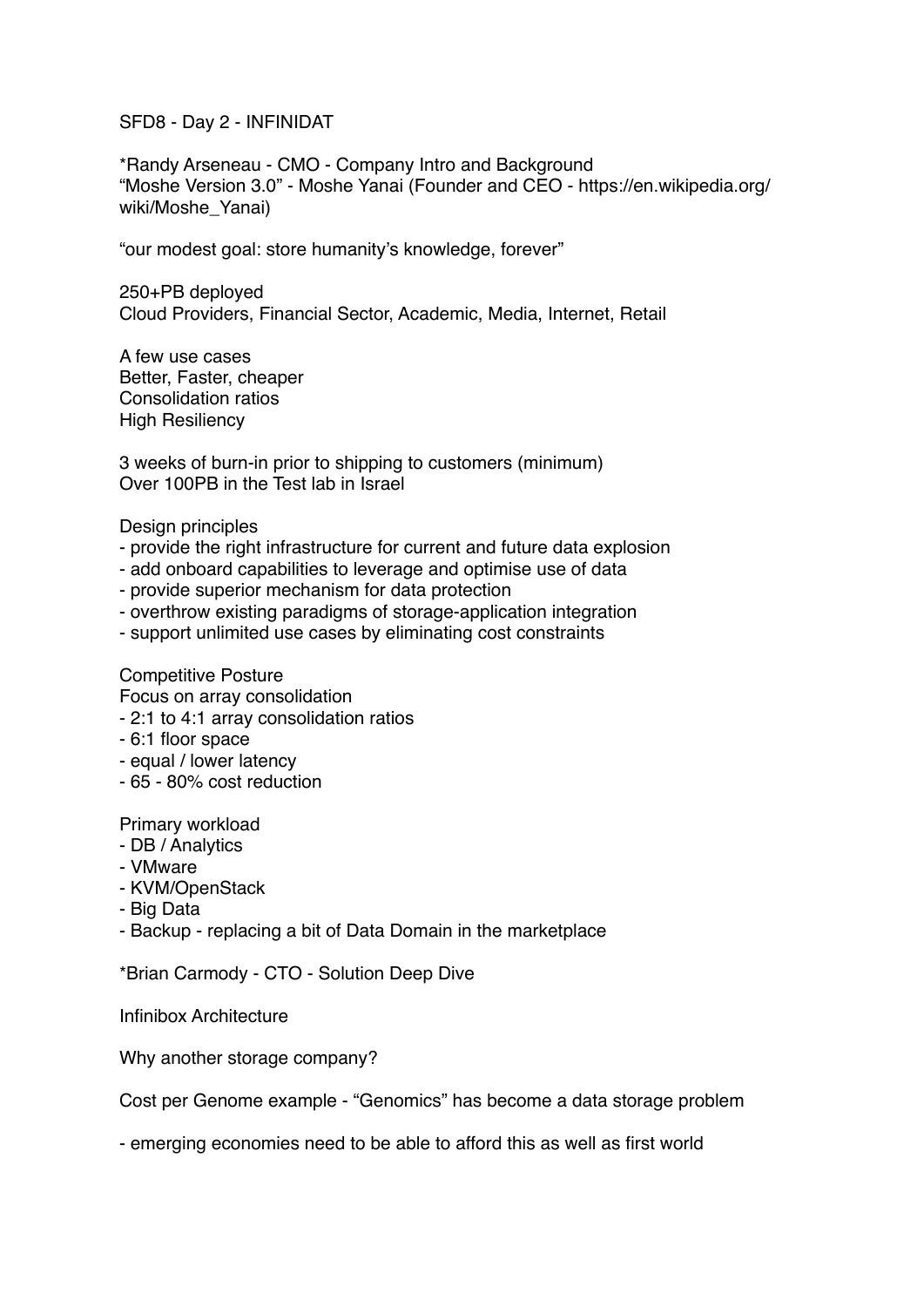"The finest storage system that has ever been created"

Virtual User Address Space

- VUAs comprise the entire address space visible to users

- any volume - standard, thin or snapshot - is equally represented in the system as a sequence of VUAs

- VUA space is, in practice, unlimited

Sharing the address space

- the VUA space is partitioned across a number of Virtual Units (VUs)

- A VU is an application container that manages a subset of the VUA

- Volumes are constructed as a stripe across all VUs

- VUA to VU mapping via modulo function: (LBA / 64KB) % NUMBER\_OF\_VUs

- VUs are our first level of abstraction away from the hardware, and are the basis of our node resiliency mechanism

Hardware

(Dell R730s)

- triple-redundant power (N+2 redundant on everything) and data path

- 3 active-active-active nodes (linux servers clustered together with InfiniBand pointto-point connections)

- 24 x 8Gbps FC ports
- 6/12 x 10 Gbps Ethernet ports
- Up to 3.2TB RAM
- Up to 48TB SSD
- Up to 480 disk drives
- support 3, 4 and 6TB NL-SAS drives

disk enclosures connected to DC power, not internal system UPS

[power distribution slide]

[SAS and IB Interconnect slide]

Disk enclosure (2 PSUs, 2 I/O modules - SAS expander, 60 top-loading drives)

Every node can see every disk

Virtual Disk Address (VDA) Space - the raw storage capacity - storage for parity (2 sections of parity per 14 data sections) 5% in each disk for spare and self-healing

You can lose any 12 drives in the system

Mapping between VUA and VDA addresses is stored in a "trie"

- compact
- fast
- cache friendly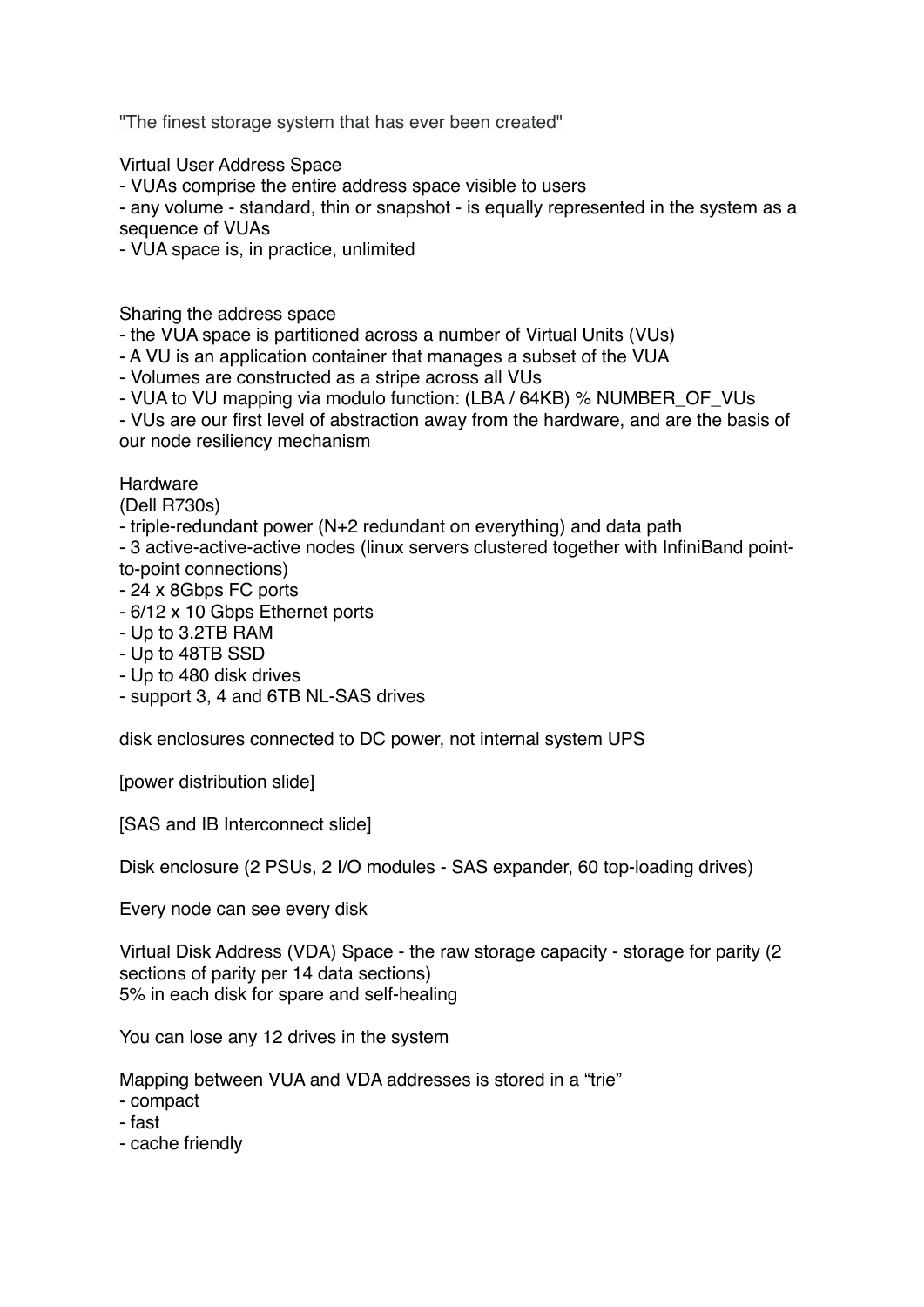infinitely variable block/section size between the VUA and VDA mapping

- range of VDAs is much smaller than the range of VUAs
- VUA are unallocated to VDA until actually written (thin provisioning)
- more than one VUA may be mapped to a VDA

support FC, iSCSI, NFS currently supported in Production via Port drivers. FICON and REST are coming

for each 64K section, additional 4K used for metadata

The concatenation of all the stripes is the VDS

RAID groups are a bucket that stores stripes

Randomness

Destage

- destage stripes are not just randomly created as they come

- data sections are classified by "activity patterns": sequential, cold, hot, newly written, etc

- "multi-modal" destage stripes are built of sections with similar activity patterns
- consecutive stripes, taken with their parity blocks, form the RAID groups

## Cache Manager

- DRAM and NAND flash are a transparent cache in front of the disk store

- 4KB cache granularity  $\sim$  12B slots for storing the working set

- cache is unaware of high-level structures like LUNs, file systems, etc (only aware of sections and their associated metadata)

- I/Os are classified by sequence detector into Activity Vectors, which are sued to predict future I/Os

- Predictions are transmitted to sequence handler which pre-fetches sections with elevated probability

## **Snapshots**

"Snapshots are not interesting / commoditized / table stakes / an RFP checkbox" There's room for improvement with both CoW and RoW

Most modern file systems and storage systems have strange snapshot performance behaviour at scale - and lock management is the culprit (hard on scale-up, very hard on scale-out)

Re-imaging snapshots

- snapshots are metadata updates and zero-time operations
- no locking of metadata nor pausing IO
- every written section includes a timestamp in its metadata
- every write is unambiguously in or out of a snap based on the timestamp
- 100K snaps / system with no performance impact
- a volume with zero snaps and many snaps has indistinguishable performance
- a snap group with 25 incoming snaps /sec has razor flat latency